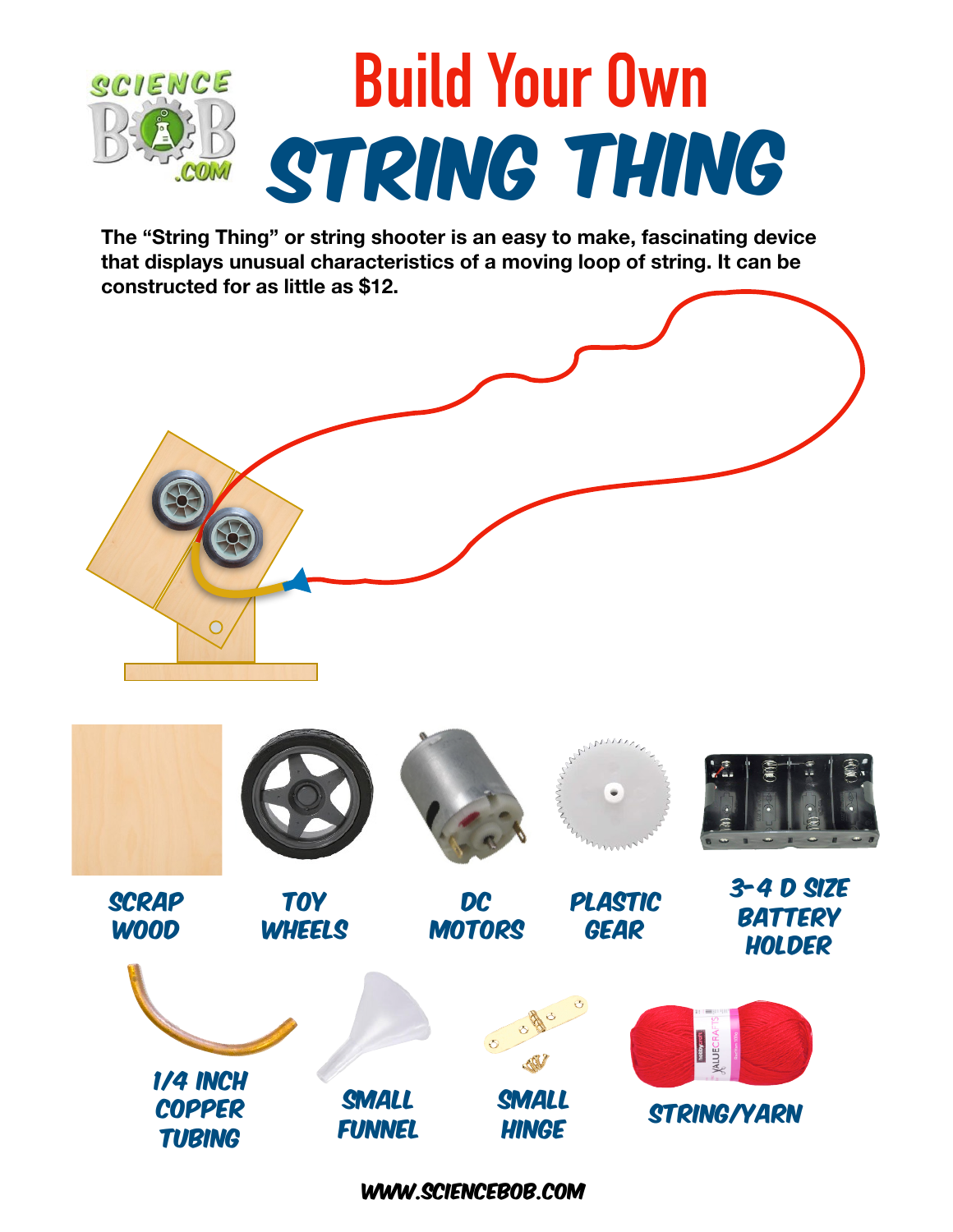

If your wheels do not fit directly onto the motor shaft glue a small gear (that fits the motor shaft) onto the motor. Before gluing, scratch the glue surfaces with some sandpaper and use hot glue or CA glue if possible. **Be sure it is as centered as possible.**



Cut 2 pieces of scrap wood about 3" X 6". Glue your hinge to one end of the wood pieces as show

**HINGE**



Drill two holes into the plywood the same width as the motors or slightly larger. Space them so that the wheels will touch when placed into the holes.



Place the motors in the holes and hot glue in place, making sure the motors and wheels line up and are as straight as possible. Attach the wheels to the motor shaft.

Carefully bend the copper tube slightly as shown trying not to crimp it. Filling the tube with sand before bending will help. Glue it in place on a piece of scrap wood so that one opening of the tube lines up with the middle of the wheels as shown.



#### **TAPE**

Glue the funnel onto the end of the tube, keeping the opening as smooth as possible. Attach the string thrower to a base with a bolt that will allow you to tilt the thrower up and down. The distance between the top of the pieces can be held in place with tape or hot glue and scrap wood.

Now your done! It's time to power up and experiment.

#### www.sciencebob.com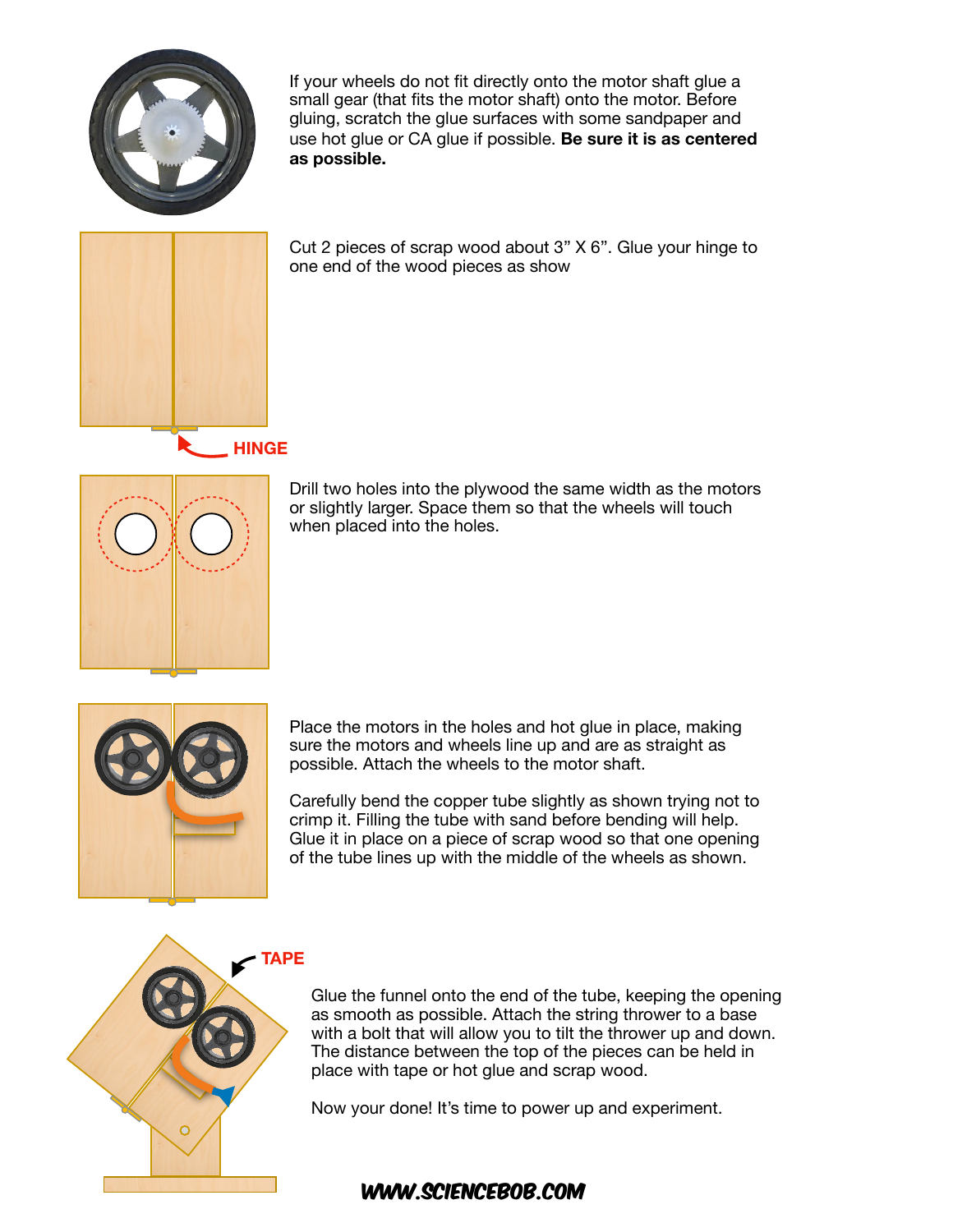

This wiring will spin one DC motor one way, and the other wheel the opposite way. If any wheels are not spinning the correct way, simply reverse the polarity of the wires. If both wheels are spinning the wrong way, reverse the polarity at the battery connection.

NOTE: My motors use about 6 Volts (and 2 amps) at the ideal speed. Experiment with different numbers of batteries to find the best speed for your string shooter. I'd start with 3 D size batteries (4.5 volts) If it does not run fast enough try 4 batteries, and so on. For best results, use the speed control shown below.



## **Working the String Thing:**

Thread the string/yarn through the tube and funnel . The length is up to you - experiment a bit to find the length that gives the best effect. Knot, glue, or sew the ends together trying to create as smooth a transition as possible. We've gotten loops over 12 feet high to work great! Experiment with angle, speed, and distance between the wheels. If you post a video, be sure to let us know or include "Science Bob" in the title so that we can find it.

# **Happy Exploring!**

## www.sciencebob.com